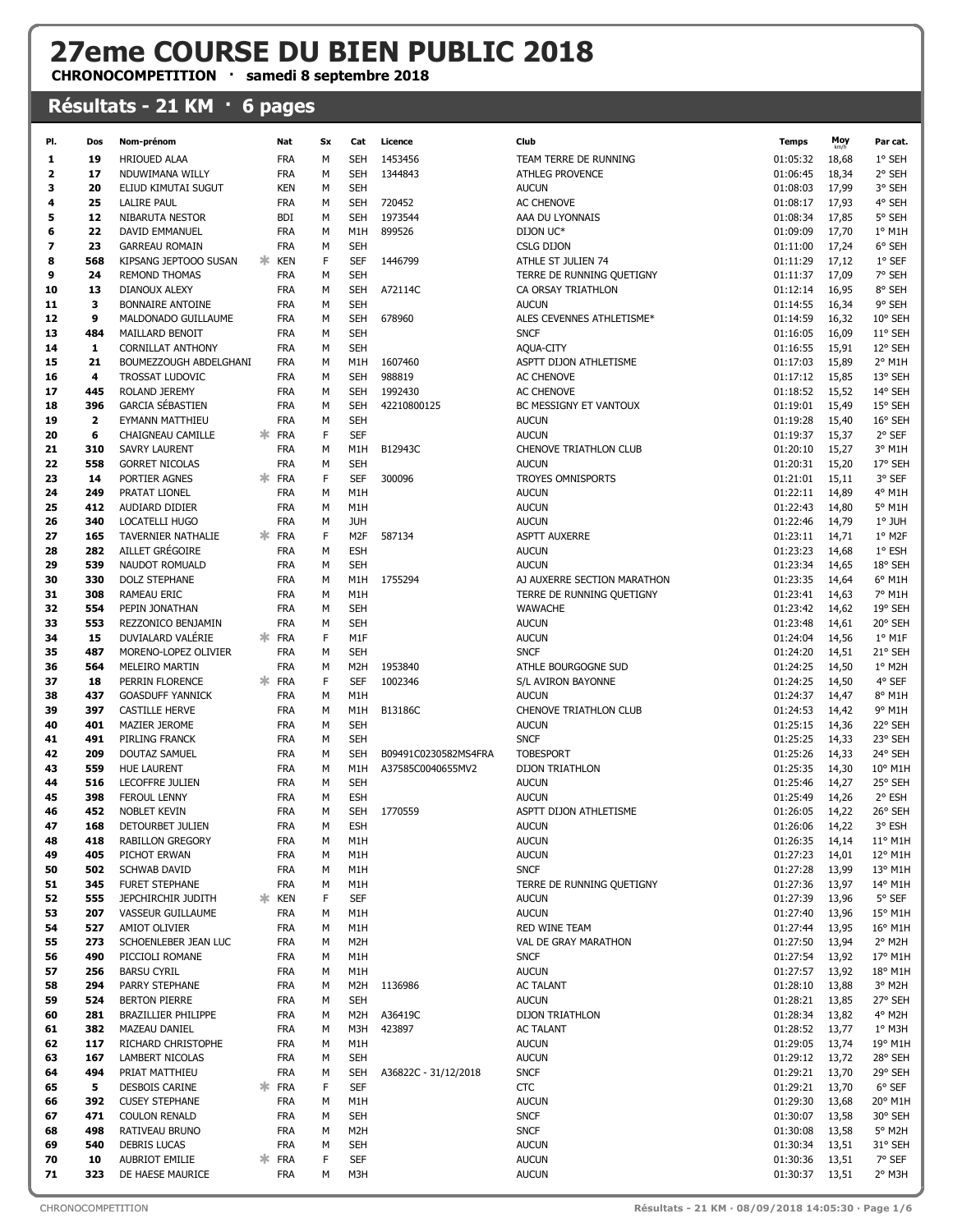| PI.        | Dos        | Nom-prénom                                    | Nat                      | Sx     | Cat                      | Licence | Club                                      | <b>Temps</b>         | Moy            | Par cat.           |
|------------|------------|-----------------------------------------------|--------------------------|--------|--------------------------|---------|-------------------------------------------|----------------------|----------------|--------------------|
| 72         | 298        | <b>BERTHET YVES</b>                           | <b>FRA</b>               | м      | M <sub>2</sub> H         |         | VAL DE GRAY MARATHON                      | 01:30:57             | 13,46          | 6° M2H             |
| 73         | 299        | ROBLOT SYLVAIN                                | <b>FRA</b>               | М      | M1H                      |         | <b>AUCUN</b>                              | 01:31:33             | 13,37          | 21° M1H            |
| 74         | 560        | DEMOULIN JÉRÉMY                               | <b>FRA</b>               | М      | <b>SEH</b>               |         | <b>AUCUN</b>                              | 01:32:07             | 13,29          | 32° SEH            |
| 75         | 158        | DOVAL SÉBASTIEN                               | <b>FRA</b>               | М      | SEH                      |         | <b>AUCUN</b>                              | 01:32:14             | 13,27          | 33° SEH            |
| 76         | 262        | PETIT SEBASTIEN                               | <b>FRA</b>               | М      | M1H                      |         | <b>AUCUN</b>                              | 01:32:31             | 13,23          | 22° M1H            |
| 77         | 153        | ALDAYA EMMANUEL                               | <b>FRA</b>               | М      | M1H                      |         | <b>BA116</b>                              | 01:32:37             | 13,22          | 23° M1H            |
| 78         | 460        | <b>VIRCONDELET MICHEL</b>                     | <b>FRA</b>               | М      | M3H                      |         | <b>AC TALANT</b>                          | 01:33:07             | 13,14          | 3° M3H             |
| 79         | 327        | THERONDEL OLIVIER                             | <b>FRA</b>               | М      | M1H                      |         | <b>AUCUN</b>                              | 01:33:12             | 13,13          | 24° M1H            |
| 80         | 226        | JARLAUD EMMANUEL                              | <b>FRA</b>               | М      | M1H                      |         | <b>AUCUN</b>                              | 01:33:14             | 13,13          | 25° M1H            |
| 81         | 287        | <b>COURTOIS YVES</b>                          | <b>FRA</b>               | М      | M2H                      |         | FERRIERE SA                               | 01:33:30             | 13,09          | 7° M2H             |
| 82         | 474        | <b>EUDELINE MARC</b>                          | <b>FRA</b>               | М      | <b>SEH</b>               |         | <b>SNCF</b>                               | 01:33:36             | 13,08          | 34° SEH            |
| 83         | 252        | <b>LORBACH FLORENT</b>                        | <b>FRA</b>               | М      | SEH                      |         | <b>AUCUN</b>                              | 01:33:37             | 13,07          | 35° SEH            |
| 84         | 446        | BERTHET NICOLAS                               | <b>FRA</b>               | М      | M1H                      |         | <b>AUCUN</b>                              | 01:33:49             | 13,05          | 26° M1H            |
| 85         | 534        | <b>BAUDOUIN DAVID</b>                         | <b>FRA</b>               | М      | M1H                      |         | <b>AUCUN</b>                              | 01:33:51             | 13,04          | 27° M1H            |
| 86         | 563        | SABOURIN MICHAËL                              | <b>FRA</b>               | М      | M1H                      |         | <b>AUCUN</b>                              | 01:33:53             | 13,04          | 28° M1H            |
| 87         | 349        | <b>HENRY WILLIAM</b>                          | <b>FRA</b>               | М      | M <sub>2</sub> H         |         | <b>AUCUN</b>                              | 01:34:06<br>01:34:11 | 13,01          | 8° M2H<br>29° M1H  |
| 88<br>89   | 430<br>440 | <b>BUY FRANCOIS</b><br><b>VARNEY DIDIER</b>   | <b>FRA</b><br><b>FRA</b> | М<br>М | M1H<br>M <sub>2</sub> H  |         | <b>ASCEA VALDUC</b><br><b>AUCUN</b>       | 01:34:29             | 13,00<br>12,95 | 9° M2H             |
| 90         | 511        | YAMINE MUSTAPHA                               | <b>FRA</b>               | М      | M1H                      | 145351  | <b>SNCF</b>                               | 01:34:35             | 12,94          | 30° M1H            |
| 91         | 239        | <b>MONNIN FRANCOIS</b>                        | <b>FRA</b>               | М      | M1H                      |         | <b>AUCUN</b>                              | 01:34:43             | 12,92          | 31° M1H            |
| 92         | 223        | <b>CUROT THIBAULT</b>                         | <b>FRA</b>               | М      | M1H                      |         | <b>AUCUN</b>                              | 01:34:43             | 12,92          | 32° M1H            |
| 93         | 338        | SOLANES ANTOINE                               | <b>FRA</b>               | М      | <b>JUH</b>               |         | <b>AUCUN</b>                              | 01:34:50             | 12,91          | 2° JUH             |
| 94         | 318        | <b>GOSSET DANIEL</b>                          | <b>FRA</b>               | М      | M3H                      |         | <b>AUCUN</b>                              | 01:34:51             | 12,90          | 4° M3H             |
| 95         | 521        | <b>GUILLOT PATRICE</b>                        | <b>FRA</b>               | М      | M1H                      |         | <b>AUCUN</b>                              | 01:34:53             | 12,90          | 33° M1H            |
| 96         | 270        | <b>COLY LAMINE</b>                            | <b>FRA</b>               | М      | <b>SEH</b>               |         | <b>AUCUN</b>                              | 01:34:53             | 12,90          | 36° SEH            |
| 97         | 213        | LINGELSER PATRICK                             | <b>FRA</b>               | М      | M3H                      |         | <b>AUCUN</b>                              | 01:34:57             | 12,89          | 5° M3H             |
| 98         | 567        | <b>FAUCHAIT ALBAN</b>                         | <b>FRA</b>               | М      | M1H                      |         | <b>AUCUN</b>                              | 01:35:12             | 12,86          | 34° M1H            |
| 99         | 279        | DURAND RAPHAEL                                | <b>FRA</b>               | М      | M1H                      |         | <b>AUCUN</b>                              | 01:35:13             | 12,85          | 35° M1H            |
| 100        | 184        | SOULAGES ERICK                                | <b>FRA</b>               | М      | M1H                      |         | <b>AUCUN</b>                              | 01:35:13             | 12,85          | 36° M1H            |
| 101        | 180        | <b>HANIFI MARC</b>                            | <b>FRA</b>               | М      | M1H                      |         | <b>AUCUN</b>                              | 01:35:22             | 12,83          | 37° M1H            |
| 102        | 130        | POULET HUBERT                                 | <b>FRA</b>               | М      | M3H                      | 112431  | COUREURS SUR ROUTE DE COTE D'OR           | 01:35:29             | 12,82          | 6° M3H             |
| 103        | 518        | COQUILLARD GUY                                | <b>FRA</b>               | М      | M <sub>2</sub> H         |         | <b>AUCUN</b>                              | 01:35:37             | 12,80          | 10° M2H            |
| 104        | 379        | <b>BAUT OLIVIER</b>                           | <b>FRA</b>               | М      | M1H                      |         | TERRE DE RUNNING QUETIGNY                 | 01:35:43             | 12,79          | 38° M1H            |
| 105        | 242        | <b>BILLARD YOANN</b>                          | <b>FRA</b>               | М      | M1H                      |         | <b>AUCUN</b>                              | 01:35:50             | 12,77          | 39° M1H            |
| 106        | 122        | <b>GAGE HUBERT</b>                            | <b>FRA</b>               | М      | <b>SEH</b>               |         | <b>AUCUN</b>                              | 01:35:57             | 12,76          | 37° SEH            |
| 107        | 557        | <b>BOISELLE BRUNO</b>                         | <b>FRA</b>               | М      | <b>SEH</b>               |         | <b>AUCUN</b>                              | 01:35:58             | 12,75          | 38° SEH            |
| 108        | 561        | <b>GOBAUT THOMAS</b>                          | <b>FRA</b>               | М      | <b>SEH</b>               |         | <b>AUCUN</b>                              | 01:35:59             | 12,75          | 39° SEH            |
| 109        | 485        | <b>MAINY FLORENT</b>                          | <b>FRA</b>               | М      | <b>SEH</b>               |         | <b>SNCF</b>                               | 01:36:00             | 12,75          | 40° SEH            |
| 110<br>111 | 335<br>411 | <b>JAMROT HERVE</b>                           | <b>FRA</b><br><b>FRA</b> | М      | M <sub>2</sub> H         |         | <b>AUCUN</b><br><b>AUCUN</b>              | 01:36:01<br>01:36:04 | 12,75          | 11° M2H<br>41° SEH |
| 112        | 489        | LEMAITRE GUILLAUME<br>PERRONE NICOLAS         | <b>FRA</b>               | М<br>М | <b>SEH</b><br>M1H        |         | <b>SNCF</b>                               | 01:36:11             | 12,74<br>12,73 | 40° M1H            |
| 113        | 462        | <b>BELAABED AHMED</b>                         | <b>FRA</b>               | М      | M1H                      |         | <b>SNCF</b>                               | 01:36:11             | 12,73          | 41° M1H            |
| 114        | 441        | RACOIS WILFRID                                | FRA                      | М      | M1H                      | A81915C | <b>BESANCON TRIATHLON</b>                 | 01:36:13             | 12,72          | 42° M1H            |
| 115        | 280        | SIRI CHRISTIANE                               | <b>FRA</b><br>氺          | F      | M <sub>2</sub> F         | A36427C | DIJON TRIATHLON                           | 01:36:25             | 12,69          | 2° M2F             |
| 116        | 321        | LANOUE DAMIEN                                 | FRA                      | м      | <b>SEH</b>               |         | <b>AUCUN</b>                              | 01:36:28             | 12,69          | 42° SEH            |
| 117        | 425        | <b>BRENEL GEORGES</b>                         | <b>FRA</b>               | М      | M <sub>2</sub> H         |         | <b>ASCEA VALDUC</b>                       | 01:36:40             | 12,66          | 12° M2H            |
| 118        | 172        | <b>GOUBINAT ERIC</b>                          | FRA                      | М      | M1H                      |         | <b>AUCUN</b>                              | 01:36:41             | 12,66          | 43° M1H            |
| 119        | 468        | CHANEL NICOLAS                                | <b>FRA</b>               | М      | <b>SEH</b>               |         | <b>SNCF</b>                               | 01:36:45             | 12,65          | 43° SEH            |
| 120        | 251        | DEMOLOMBE CLAUDE                              | <b>FRA</b>               | М      | M4H                      |         | <b>AUCUN</b>                              | 01:36:48             | 12,64          | 1° M4H             |
| 121        | 523        | <b>GRÉPIN AURÉLIEN</b>                        | <b>FRA</b>               | М      | <b>SEH</b>               |         | <b>AUCUN</b>                              | 01:37:26             | 12,56          | 44° SEH            |
| 122        | 413        | <b>CERCLEY CHRISTOPHE</b>                     | <b>FRA</b>               | м      | M <sub>2</sub> H         |         | <b>AUCUN</b>                              | 01:37:51             | 12,51          | 13° M2H            |
| 123        | 436        | <b>GACONNET ROLAND</b>                        | <b>FRA</b>               | М      | M3H                      | 938378  | GA HAUT-SAONOIS (FC)                      | 01:37:52             | 12,51          | 7° M3H             |
| 124        | 214        | <b>BLANCHON MICHEL</b>                        | <b>FRA</b>               | М      | M <sub>2</sub> H         |         | <b>AUCUN</b>                              | 01:38:00             | 12,49          | 14° M2H            |
| 125        | 393        | CHAMAYOU JEAN PHILIPPE                        | <b>FRA</b>               | М      | M <sub>2</sub> H         |         | <b>AUCUN</b>                              | 01:38:13             | 12,46          | 15° M2H            |
| 126        | 353        | COQUILLARD FRANCOIS                           | <b>FRA</b>               | М      | M <sub>2</sub> H         |         | PELOUSEY COURT TOUT DOUBS                 | 01:38:20             | 12,45          | 16° M2H            |
| 127        | 343        | <b>REMY BENJAMIN</b><br><b>GASCARD CÉDRIC</b> | <b>FRA</b><br><b>FRA</b> | м      | <b>SEH</b>               |         | <b>BARBU RUNNER</b><br><b>AUCUN</b>       | 01:38:24             | 12,44          | 45° SEH            |
| 128<br>129 | 260<br>269 | <b>CARRE FRANCIS</b>                          | <b>FRA</b>               | М<br>м | <b>SEH</b><br><b>SEH</b> |         | <b>AUCUN</b>                              | 01:38:27<br>01:38:31 | 12,43<br>12,42 | 46° SEH<br>47° SEH |
| 130        | 566        | <b>GUY ESTELLE</b>                            | ж<br><b>FRA</b>          | F      | M1F                      | 1694940 | DOLE AC                                   | 01:38:31             | 12,42          | 2° M1F             |
| 131        | 193        | NICOT GERARD                                  | <b>FRA</b>               | м      | M3H                      |         | <b>AUCUN</b>                              | 01:38:34             | 12,42          | 8° M3H             |
| 132        | 400        | SOULAT GAEL                                   | <b>FRA</b>               | М      | <b>SEH</b>               |         | <b>AUCUN</b>                              | 01:38:41             | 12,40          | 48° SEH            |
| 133        | 442        | PHILIPPON LYDIA                               | 氺<br><b>FRA</b>          | F      | M1F                      |         | <b>AUCUN</b>                              | 01:38:43             | 12,40          | 3° M1F             |
| 134        | 160        | PERROT YVES                                   | FRA                      | М      | M <sub>2</sub> H         |         | <b>AUCUN</b>                              | 01:38:44             | 12,40          | 17° M2H            |
| 135        | 453        | POISSON STEPHANE                              | FRA                      | М      | M <sub>2</sub> H         | 786417  | AJ AUXERRE SECTION MARATHON               | 01:38:46             | 12,39          | 18° M2H            |
| 136        | 406        | MOYAUX PAUL-ALEXANDRE                         | <b>FRA</b>               | м      | <b>ESH</b>               |         | <b>AUCUN</b>                              | 01:39:08             | 12,35          | 4° ESH             |
| 137        | 137        | <b>VOYE ROBERT</b>                            | <b>FRA</b>               | М      | M3H                      |         | <b>AUCUN</b>                              | 01:39:10             | 12,34          | 9° M3H             |
| 138        | 192        | <b>DESFOUX ANTHONY</b>                        | <b>FRA</b>               | М      | <b>SEH</b>               |         | <b>AUCUN</b>                              | 01:39:12             | 12,34          | 49° SEH            |
| 139        | 317        | FERNANDES JEAN CLAUDE                         | <b>FRA</b>               | М      | M1H                      |         | <b>AUCUN</b>                              | 01:39:12             | 12,34          | 44° M1H            |
| 140        | 334        | TOURNIER PHILIPPE                             | <b>FRA</b>               | м      | M1H                      | 1998802 | AJ AUXERRE SECTION MARATHON               | 01:39:24             | 12,31          | 45° M1H            |
| 141        | 337        | <b>MESSY CLAUDE</b>                           | <b>FRA</b>               | М      | M <sub>2</sub> H         | 1002437 | AJ AUXERRE SECTION MARATHON               | 01:39:29             | 12,30          | 19° M2H            |
| 142        | 157        | PERRONNET JEAN CLAUDE                         | <b>FRA</b>               | М      | M <sub>2</sub> H         |         | <b>AUCUN</b>                              | 01:39:30             | 12,30          | 20° M2H            |
| 143        | 549        | LARGY ANTOINE                                 | <b>FRA</b>               | М      | M1H                      |         | <b>AUCUN</b>                              | 01:39:31             | 12,30          | 46° M1H            |
| 144        | 228        | <b>GOUX SEBASTIEN</b>                         | <b>FRA</b>               | М      | <b>SEH</b>               |         | <b>AUCUN</b>                              | 01:39:31             | 12,30          | 50° SEH            |
| 145        | 509        | <b>VARLET ALAIN</b>                           | <b>FRA</b>               | м      | M <sub>2</sub> H         |         | <b>SNCF</b>                               | 01:39:33             | 12,30          | 21° M2H            |
| 146        | 108        | PINSON MICHAEL                                | <b>FRA</b>               | М      | <b>SEH</b>               |         | <b>AUCUN</b>                              | 01:39:36             | 12,29          | 51° SEH            |
| 147        | 103<br>300 | LAIRE CYRILLE                                 | <b>FRA</b><br><b>FRA</b> | М      | M1H                      |         | <b>AUCUN</b>                              | 01:39:47             | 12,27          | 47° M1H<br>48° M1H |
| 148<br>149 | 342        | JEANNIN ERIC<br>DECRESSAC PATRICK             | <b>FRA</b>               | М<br>М | M1H<br>M <sub>2</sub> H  |         | <b>AUCUN</b><br>PELOUSEY COURS TOUT DOUBS | 01:39:48<br>01:39:49 | 12,26<br>12,26 | 22° M2H            |
|            |            |                                               |                          |        |                          |         |                                           |                      |                |                    |

| Club                            | Temps    | Moy<br>km/h | Par cat.        |
|---------------------------------|----------|-------------|-----------------|
| VAL DE GRAY MARATHON            | 01:30:57 | 13,46       | 6° M2H          |
|                                 |          |             |                 |
| <b>AUCUN</b>                    | 01:31:33 | 13,37       | 21° M1H         |
| <b>AUCUN</b>                    | 01:32:07 | 13,29       | 32° SEH         |
| <b>AUCUN</b>                    | 01:32:14 | 13,27       | 33° SEH         |
| <b>AUCUN</b>                    | 01:32:31 | 13,23       | 22° M1H         |
|                                 |          |             |                 |
| <b>BA116</b>                    | 01:32:37 | 13,22       | 23° M1H         |
| <b>AC TALANT</b>                | 01:33:07 | 13,14       | 3° M3H          |
| <b>AUCUN</b>                    | 01:33:12 | 13,13       | 24° M1H         |
| <b>AUCUN</b>                    | 01:33:14 | 13,13       | 25° M1H         |
|                                 |          |             |                 |
| <b>FERRIERE SA</b>              | 01:33:30 | 13,09       | 7° M2H          |
| <b>SNCF</b>                     | 01:33:36 | 13,08       | 34° SEH         |
| <b>AUCUN</b>                    | 01:33:37 | 13,07       | 35° SEH         |
| <b>AUCUN</b>                    | 01:33:49 | 13,05       | 26° M1H         |
|                                 |          |             |                 |
| <b>AUCUN</b>                    | 01:33:51 | 13,04       | 27° M1H         |
| <b>AUCUN</b>                    | 01:33:53 | 13,04       | 28° M1H         |
| <b>AUCUN</b>                    | 01:34:06 | 13,01       | 8° M2H          |
| <b>ASCEA VALDUC</b>             | 01:34:11 | 13,00       | 29° M1H         |
|                                 |          |             |                 |
| <b>AUCUN</b>                    | 01:34:29 | 12,95       | 9° M2H          |
| <b>SNCF</b>                     | 01:34:35 | 12,94       | 30° M1H         |
| <b>AUCUN</b>                    | 01:34:43 | 12,92       | 31° M1H         |
| <b>AUCUN</b>                    | 01:34:43 | 12,92       | 32° M1H         |
| <b>AUCUN</b>                    |          |             | 2° JUH          |
|                                 | 01:34:50 | 12,91       |                 |
| <b>AUCUN</b>                    | 01:34:51 | 12,90       | 4° M3H          |
| <b>AUCUN</b>                    | 01:34:53 | 12,90       | 33° M1H         |
| <b>AUCUN</b>                    | 01:34:53 | 12,90       | 36° SEH         |
| <b>AUCUN</b>                    | 01:34:57 |             | 5° M3H          |
|                                 |          | 12,89       |                 |
| <b>AUCUN</b>                    | 01:35:12 | 12,86       | 34° M1H         |
| <b>AUCUN</b>                    | 01:35:13 | 12,85       | 35° M1H         |
| <b>AUCUN</b>                    | 01:35:13 | 12,85       | 36° M1H         |
| <b>AUCUN</b>                    | 01:35:22 | 12,83       | 37° M1H         |
|                                 |          |             |                 |
| COUREURS SUR ROUTE DE COTE D'OR | 01:35:29 | 12,82       | $6^{\circ}$ M3H |
| <b>AUCUN</b>                    | 01:35:37 | 12,80       | 10° M2H         |
| TERRE DE RUNNING QUETIGNY       | 01:35:43 | 12,79       | 38° M1H         |
| <b>AUCUN</b>                    | 01:35:50 | 12,77       | 39° M1H         |
|                                 |          |             |                 |
| <b>AUCUN</b>                    | 01:35:57 | 12,76       | 37° SEH         |
| <b>AUCUN</b>                    | 01:35:58 | 12,75       | 38° SEH         |
| <b>AUCUN</b>                    | 01:35:59 | 12,75       | 39° SEH         |
| <b>SNCF</b>                     | 01:36:00 | 12,75       | 40° SEH         |
|                                 |          |             |                 |
| <b>AUCUN</b>                    | 01:36:01 | 12,75       | 11° M2H         |
| <b>AUCUN</b>                    | 01:36:04 | 12,74       | 41° SEH         |
| <b>SNCF</b>                     | 01:36:11 | 12,73       | 40° M1H         |
| <b>SNCF</b>                     | 01:36:11 | 12,73       | 41° M1H         |
|                                 |          |             |                 |
| <b>BESANCON TRIATHLON</b>       | 01:36:13 | 12,72       | 42° M1H         |
| DIJON TRIATHLON                 | 01:36:25 | 12,69       | 2° M2F          |
| <b>AUCUN</b>                    | 01:36:28 | 12,69       | 42° SEH         |
| <b>ASCEA VALDUC</b>             | 01:36:40 | 12,66       | 12° M2H         |
|                                 |          |             |                 |
| <b>AUCUN</b>                    | 01:36:41 | 12,66       | 43° M1H         |
| <b>SNCF</b>                     | 01:36:45 | 12,65       | 43° SEH         |
| <b>AUCUN</b>                    | 01:36:48 | 12,64       | $1°$ M4H        |
| <b>AUCUN</b>                    | 01:37:26 | 12,56       | 44° SEH         |
|                                 |          |             | 13° M2H         |
| <b>AUCUN</b>                    | 01:37:51 | 12,51       |                 |
| GA HAUT-SAONOIS (FC)            | 01:37:52 | 12,51       | 7° M3H          |
| <b>AUCUN</b>                    | 01:38:00 | 12,49       | 14° M2H         |
| <b>AUCUN</b>                    | 01:38:13 | 12,46       | 15° M2H         |
| PELOUSEY COURT TOUT DOUBS       | 01:38:20 | 12,45       | 16° M2H         |
|                                 |          |             |                 |
| <b>BARBU RUNNER</b>             | 01:38:24 | 12,44       | 45° SEH         |
| <b>AUCUN</b>                    | 01:38:27 | 12,43       | 46° SEH         |
| <b>AUCUN</b>                    | 01:38:31 | 12,42       | 47° SEH         |
| DOLE AC                         | 01:38:31 | 12,42       | 2° M1F          |
|                                 |          |             |                 |
| <b>AUCUN</b>                    | 01:38:34 | 12,42       | 8° M3H          |
| <b>AUCUN</b>                    | 01:38:41 | 12,40       | 48° SEH         |
| <b>AUCUN</b>                    | 01:38:43 | 12,40       | $3°$ M1F        |
| <b>AUCUN</b>                    | 01:38:44 | 12,40       | 17° M2H         |
|                                 |          |             |                 |
| AJ AUXERRE SECTION MARATHON     | 01:38:46 | 12,39       | 18° M2H         |
| <b>AUCUN</b>                    | 01:39:08 | 12,35       | 4° ESH          |
| <b>AUCUN</b>                    | 01:39:10 | 12,34       | 9° M3H          |
| <b>AUCUN</b>                    | 01:39:12 | 12,34       | 49° SEH         |
|                                 |          |             | 44° M1H         |
| <b>AUCUN</b>                    | 01:39:12 | 12,34       |                 |
| AJ AUXERRE SECTION MARATHON     | 01:39:24 | 12,31       | 45° M1H         |
| AJ AUXERRE SECTION MARATHON     | 01:39:29 | 12,30       | 19° M2H         |
| <b>AUCUN</b>                    | 01:39:30 | 12,30       | 20° M2H         |
| <b>AUCUN</b>                    | 01:39:31 | 12,30       | 46° M1H         |
|                                 |          |             |                 |
| <b>AUCUN</b>                    | 01:39:31 | 12,30       | 50° SEH         |
| <b>SNCF</b>                     | 01:39:33 | 12,30       | 21° M2H         |
| <b>AUCUN</b>                    | 01:39:36 | 12,29       | 51° SEH         |
| <b>AUCUN</b>                    | 01:39:47 | 12,27       | 47° M1H         |
|                                 |          |             |                 |
| AUCUN                           | 01:39:48 | 12,26       | 48° M1H         |
| PELOUSEY COURS TOUT DOUBS       | 01:39:49 | 12,26       | 22° M2H         |
|                                 |          |             |                 |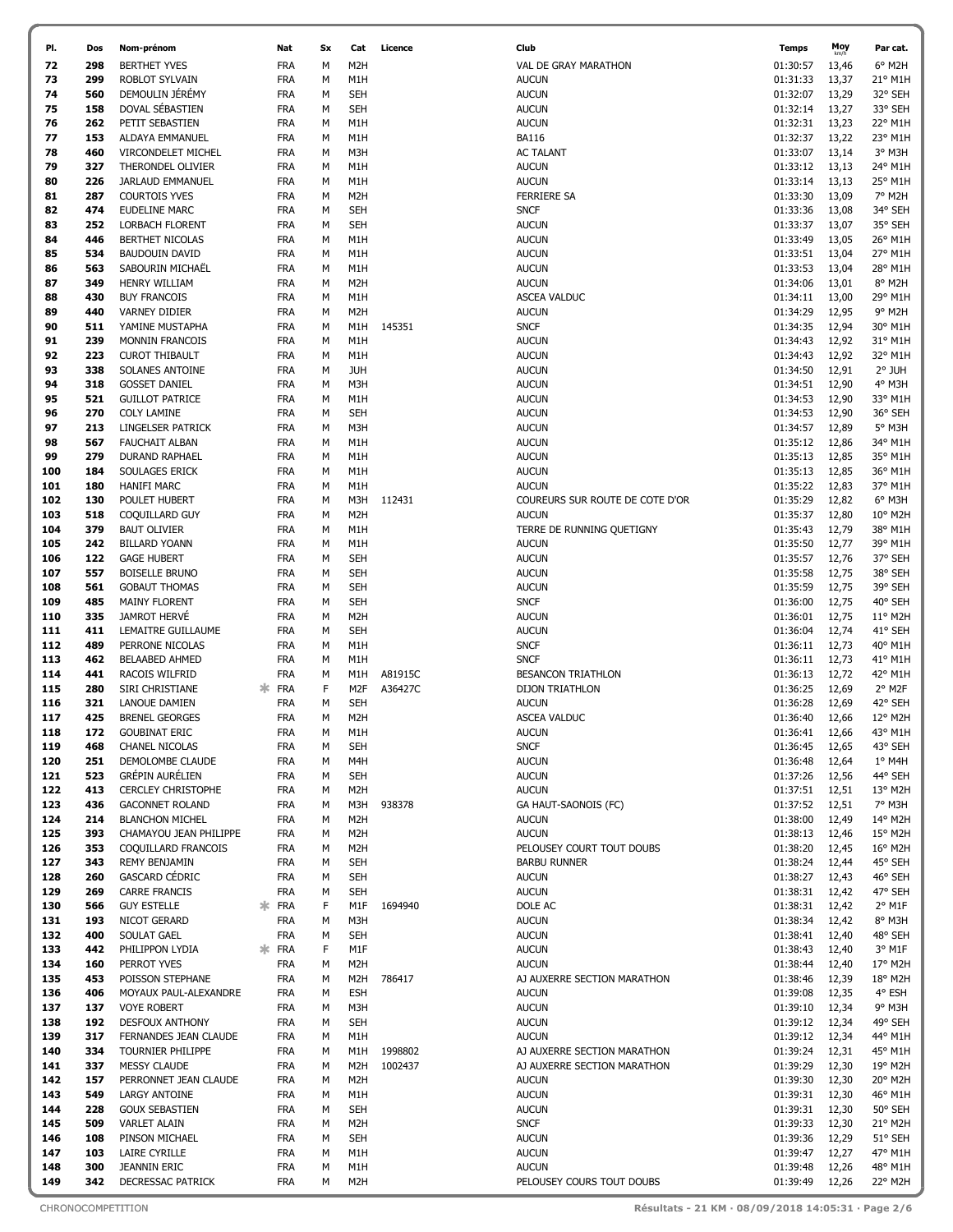| PI.        | Dos        | Nom-prénom                 |    | Nat                      | Sx     | Cat                            | Licence              | Club                                            | <b>Temps</b>         | Moy   | Par cat. |
|------------|------------|----------------------------|----|--------------------------|--------|--------------------------------|----------------------|-------------------------------------------------|----------------------|-------|----------|
| 150        | 467        | <b>BUFFY GÉRALD</b>        |    | <b>FRA</b>               | М      | M1H                            |                      | <b>SNCF</b>                                     | 01:39:53             | 12,25 | 49° M1H  |
| 151        | 486        | <b>MANSAR HOUSSEM</b>      |    | <b>FRA</b>               | М      | <b>SEH</b>                     |                      | <b>SNCF</b>                                     | 01:40:05             | 12,23 | 52° SEH  |
| 152        | 433        | BERTUCAT BENOIT            |    | <b>FRA</b>               | М      | M1H                            |                      | <b>AUCUN</b>                                    | 01:40:13             | 12,21 | 50° M1H  |
| 153        | 199        | <b>MAROT PATRICK</b>       |    | <b>FRA</b>               | М      | M <sub>2</sub> H               |                      | <b>AUCUN</b>                                    | 01:40:18             | 12,20 | 23° M2H  |
| 154        | 329        | MULLATIER VINCENT          |    | <b>FRA</b>               | М      | M1H                            |                      | ASSOCIATION DES COUREURS DE LA VINGEANNE        | 01:40:24             | 12,19 | 51° M1H  |
| 155        | 315        | POIVRE PATRICE             |    | <b>FRA</b>               | М      | M2H                            |                      | <b>AUCUN</b>                                    | 01:40:34             | 12,17 | 24° M2H  |
| 156        | 314        | GRETHEN CHOUX LUDIVINE     | ж  | <b>FRA</b>               | F      | <b>SEF</b>                     |                      | <b>AUCUN</b>                                    | 01:40:35             | 12,17 | 8° SEF   |
| 157        | 544        | RUEZ MATTHIEU              |    | <b>FRA</b>               | M      | M1H                            |                      | <b>AUCUN</b>                                    | 01:40:38             | 12,16 | 52° M1H  |
| 158        | 285        | ANGENAULT OLIVIER          |    | <b>FRA</b>               | М      | M1H                            | 1240664              | S/L LANGRES AC SUD HT MARNAIS                   | 01:40:42             | 12,15 | 53° M1H  |
| 159        | 295        | <b>BOURGEOIS LAURENT</b>   |    | <b>FRA</b>               | М      | M1H                            |                      | <b>AUCUN</b>                                    | 01:40:42             | 12,15 | 54° M1H  |
| 160        | 212        | <b>BRUNET BENJAMIN</b>     |    | <b>FRA</b>               | М      | <b>SEH</b>                     |                      | <b>AUCUN</b>                                    | 01:40:53             | 12,13 | 53° SEH  |
| 161        | 322        | <b>GOUDIER JOHANN</b>      |    | <b>FRA</b>               | М      | <b>SEH</b>                     |                      | <b>AUCUN</b>                                    | 01:40:55             | 12,13 | 54° SEH  |
| 162        | 261        | DEPLANQUE PATRICE          |    | <b>FRA</b>               | М      | M3H                            | 815477               | S/L LANGRES AC SUD HT MARNAIS                   | 01:40:58             | 12,12 | 10° M3H  |
| 163        | 506        | SZYMYSLIK FRANCK           |    | <b>FRA</b>               | M      | M1H                            |                      | <b>SNCF</b>                                     | 01:41:02             | 12,11 | 55° M1H  |
| 164        | 146        | <b>VERREY BERNARD</b>      |    | <b>FRA</b>               | M      | M2H                            |                      | <b>AUCUN</b>                                    | 01:41:07             | 12,10 | 25° M2H  |
| 165        | 519        | BERNE HENRY-PHILIPPE       |    | <b>FRA</b>               | М      | M <sub>2</sub> H               |                      | <b>AUCUN</b>                                    | 01:41:14             | 12,09 | 26° M2H  |
| 166        | 522        | CHRISTOPHE JEREMY          |    | <b>FRA</b>               | M      | <b>SEH</b>                     |                      | <b>AUCUN</b>                                    | 01:41:16             | 12,09 | 55° SEH  |
| 167        | 380        | DONQUE THIERRY             |    | <b>FRA</b>               | М      | M3H                            |                      | <b>AUCUN</b>                                    | 01:41:18             | 12,08 | 11° M3H  |
| 168        | 480        | LAHAYE DOMINIQUE           |    | <b>FRA</b>               | М      | M1H                            |                      | <b>SNCF</b>                                     | 01:41:20             | 12,08 | 56° M1H  |
| 169        | 431        | <b>KRLIN ERIC</b>          |    | <b>FRA</b>               | М      | M2H                            |                      |                                                 |                      | 12,07 | 27° M2H  |
| 170        | 243        |                            |    | <b>FRA</b>               | М      | M <sub>2</sub> H               |                      | <b>AUCUN</b><br><b>AUCUN</b>                    | 01:41:22             |       | 28° M2H  |
|            |            | CHAPE DOMINIQUE            |    |                          |        |                                |                      |                                                 | 01:41:25             | 12,07 |          |
| 171<br>172 | 370<br>217 | <b>COURBET GERARD</b>      |    | <b>FRA</b>               | М<br>М | M <sub>2</sub> H<br><b>SEH</b> |                      | CAC. CHAMPVANS.<br><b>AUCUN</b>                 | 01:41:27<br>01:41:30 | 12,07 | 29° M2H  |
|            |            | ARNOULD ERIC               |    | <b>FRA</b>               |        |                                |                      |                                                 | 01:41:37             | 12,06 | 56° SEH  |
| 173        | 140        | MORETTI DAVID              |    | <b>FRA</b>               | M      | M1H                            |                      | <b>AUCUN</b>                                    |                      | 12,05 | 57° M1H  |
| 174        | 377        | EL ARBI KOUNDY             |    | <b>FRA</b>               | M      | M1H                            |                      | <b>AUCUN</b>                                    | 01:41:38             | 12,04 | 58° M1H  |
| 175        | 378        | MENARD LUDOVIC             |    | <b>FRA</b>               | M      | <b>SEH</b>                     |                      | <b>AUCUN</b>                                    | 01:41:39             | 12,04 | 57° SEH  |
| 176        | 166        | MOUILLOT JEAN MARC         |    | <b>FRA</b>               | М      | M3H                            |                      | <b>AUCUN</b>                                    | 01:41:42             | 12,04 | 12° M3H  |
| 177        | 106        | FEVRE JEAN CLAUDE          |    | <b>FRA</b>               | М      | M3H                            |                      | <b>AUCUN</b>                                    | 01:41:46             | 12,03 | 13° M3H  |
| 178        | 421        | <b>COURILLON YVAN</b>      |    | <b>FRA</b>               | М      | M1H                            |                      | <b>AUCUN</b>                                    | 01:41:48             | 12,02 | 59° M1H  |
| 179        | 493        | POULET SYLVAIN             |    | <b>FRA</b>               | М      | M1H                            |                      | <b>SNCF</b>                                     | 01:41:53             | 12,01 | 60° M1H  |
| 180        | 447        | <b>GAUTHIER PATRICE</b>    |    | <b>FRA</b>               | М      | <b>SEH</b>                     |                      | <b>AUCUN</b>                                    | 01:41:53             | 12,01 | 58° SEH  |
| 181        | 235        | ARCOS LOUIS-PHILIPPE       |    | <b>FRA</b>               | М      | M <sub>2</sub> H               |                      | <b>AUCUN</b>                                    | 01:41:54             | 12,01 | 30° M2H  |
| 182        | 181        | <b>GAUTHIER ALEXANDRE</b>  |    | <b>FRA</b>               | М      | <b>SEH</b>                     |                      | <b>AUCUN</b>                                    | 01:42:07             | 11,99 | 59° SEH  |
| 183        | 225        | <b>HEUDE ROMAIN</b>        |    | <b>FRA</b>               | M      | <b>SEH</b>                     |                      | <b>AUCUN</b>                                    | 01:42:11             | 11,98 | 60° SEH  |
| 184        | 357        | PLATRET GUILLAUME          |    | <b>FRA</b>               | M      | <b>SEH</b>                     |                      | <b>AUCUN</b>                                    | 01:42:11             | 11,98 | 61° SEH  |
| 185        | 306        | VITEAU FREDERIC            |    | <b>FRA</b>               | M      | M1H                            |                      | <b>AUCUN</b>                                    | 01:42:12             | 11,98 | 61° M1H  |
| 186        | 389        | HADJ BOUZIANE RABAH        |    | ALG                      | М      | M <sub>2</sub> H               |                      | <b>AUCUN</b>                                    | 01:42:17             | 11,97 | 31° M2H  |
| 187        | 230        | <b>TOVAGLIARO PHILIPPE</b> |    | <b>FRA</b>               | М      | M <sub>2</sub> H               |                      | <b>AUCUN</b>                                    | 01:42:19             | 11,96 | 32° M2H  |
| 188        | 250        | CARLET DIMITRI             |    | <b>FRA</b>               | М      | <b>SEH</b>                     |                      | <b>AUCUN</b>                                    | 01:42:24             | 11,95 | 62° SEH  |
| 189        | 286        | CORNEUX ALAIN              |    | <b>FRA</b>               | М      | M2H                            |                      | <b>AUCUN</b>                                    | 01:42:25             | 11,95 | 33° M2H  |
| 190        | 409        | STRICKER LAETITIA          | ж  | <b>FRA</b>               | F      | <b>ESF</b>                     |                      | <b>AUCUN</b>                                    | 01:42:26             | 11,95 | $1°$ ESF |
| 191        | 428        | AUBERT VALENTIN            |    | <b>FRA</b>               | М      | <b>SEH</b>                     |                      | <b>ASCEA VALDUC</b>                             | 01:42:33             | 11,94 | 63° SEH  |
| 192        | 178        | <b>BIOLAND DAVID</b>       |    | <b>FRA</b>               | М      | M1H                            |                      | COURIR DE PLAISIR GENLIS                        | 01:42:34             | 11,93 | 62° M1H  |
| 193        | 536        | <b>BONNIN EMMANUEL</b>     |    | <b>FRA</b>               | M      | <b>SEH</b>                     |                      | <b>AUCUN</b>                                    | 01:42:41             | 11,92 | 64° SEH  |
| 194        | 402        | NARCISSE SEBASTIEN         |    | <b>FRA</b>               | M      | M1H                            |                      | <b>AUCUN</b>                                    | 01:42:44             | 11,91 | 63° M1H  |
| 195        | 197        | MATHIEU JULIEN             |    | <b>FRA</b>               | M      | M1H                            |                      | ASCE 21                                         | 01:42:51             | 11,90 | 64° M1H  |
| 196        | 450        | <b>LERAY THOMAS</b>        |    | <b>FRA</b>               | M      | <b>SEH</b>                     |                      | <b>AUCUN</b>                                    | 01:42:56             | 11,89 | 65° SEH  |
| 197        | 483        | <b>LEQUET LAURENT</b>      |    | <b>FRA</b>               | М      | M1H                            |                      | <b>SNCF</b>                                     | 01:43:05             | 11,87 | 65° M1H  |
| 198        | 501        | SASSOT SOPHIE              | ∗  | <b>FRA</b>               | F      | M1F                            |                      | <b>SNCF</b>                                     | 01:43:13             | 11,86 | 4° M1F   |
| 199        | 313        | EUVRARD FREDERIC           |    | <b>FRA</b>               | М      | M <sub>2</sub> H               |                      | <b>AUCUN</b>                                    | 01:43:22             | 11,84 | 34° M2H  |
| 200        | 504        | SEURRE THIERRY             |    | <b>FRA</b>               | м      | M1H                            |                      | <b>SNCF</b>                                     | 01:43:28             | 11,83 | 66° M1H  |
| 201        | 238        | <b>TRUCHOT STEPHANE</b>    |    | <b>FRA</b>               | M      | M1H                            |                      | <b>AUCUN</b>                                    | 01:43:30             | 11,83 | 67° M1H  |
| 202        | 234        | <b>COLLIN ARNAUD</b>       |    | <b>FRA</b>               | M      | M1H                            |                      | <b>AUCUN</b>                                    | 01:43:34             | 11,82 | 68° M1H  |
| 203        | 240        | <b>BOUQUET FRANCOIS</b>    |    | <b>FRA</b>               | М      | <b>ESH</b>                     |                      | <b>AUCUN</b>                                    | 01:43:38             | 11,81 | 5° ESH   |
| 204        | 375        | <b>BACHUT FLORIAN</b>      |    | <b>FRA</b>               | м      | M1H                            |                      | <b>AUCUN</b>                                    | 01:43:43             | 11,80 | 69° M1H  |
| 205        | 128        | RAZZANO BERNARD            |    | <b>FRA</b>               | М      | M <sub>2</sub> H               |                      | MAIRIE DE DIJON                                 | 01:43:45             | 11,80 | 35° M2H  |
| 206        | 241        | <b>BOURGEOIS NICOLAS</b>   |    | <b>FRA</b>               | М      | <b>SEH</b>                     |                      | <b>AUCUN</b>                                    | 01:43:48             | 11,79 | 66° SEH  |
| 207        | 266        | PRUDHOMME ERIC             |    | <b>FRA</b>               | м      | M <sub>2</sub> H               |                      | <b>AUCUN</b>                                    | 01:43:55             | 11,78 | 36° M2H  |
| 208        | 101        | <b>COLLAUD RAPHAEL</b>     |    | FRA                      | М      | <b>SEH</b>                     |                      | <b>AUCUN</b>                                    | 01:43:58             | 11,77 | 67° SEH  |
| 209        | 533        | MAUVIÈRE LOIC              |    | <b>FRA</b>               | м      | <b>SEH</b>                     |                      | <b>AUCUN</b>                                    | 01:44:00             | 11,77 | 68° SEH  |
| 210        | 552        | <b>DEBOST EMMANUEL</b>     |    | <b>FRA</b>               | М      | M3H                            |                      | <b>AUCUN</b>                                    | 01:44:01             | 11,77 | 14° M3H  |
| 211        | 129        | <b>VASSEUR MATHIEU</b>     |    | <b>FRA</b>               | М      | M1H                            |                      | <b>AUCUN</b>                                    | 01:44:19             | 11,73 | 70° M1H  |
| 212        | 259<br>271 | RUSSIER CHRISTINE          | ж. | <b>FRA</b>               | F<br>М | M2F                            | 1559285              | ENTENTE CHALON/SAONE ATHL.                      | 01:44:26             | 11,72 | 3° M2F   |
| 213        | 175        | LEMOINE STEPHANE           |    | <b>FRA</b><br><b>FRA</b> | М      | M <sub>2</sub> H<br><b>SEH</b> | 1440451              | COUREURS SUR ROUTE DE COTE D'OR<br><b>AUCUN</b> | 01:44:31             | 11,71 | 37° M2H  |
| 214        |            | <b>GRANON CHARLES</b>      |    |                          |        |                                |                      |                                                 | 01:44:41             | 11,69 | 69° SEH  |
| 215        | 456        | RACLOT LIONEL              |    | <b>FRA</b>               | М      | M1H                            |                      | TERRE DE RUNNING QUETIGNY                       | 01:44:41             | 11,69 | 71° M1H  |
| 216        | 395        | HAQUET CÔME                |    | FRA                      | м      | <b>SEH</b>                     |                      | <b>AUCUN</b>                                    | 01:44:43             | 11,69 | 70° SEH  |
| 217        | 364        | PILLER FABIEN              |    | FRA                      | М      | <b>SEH</b>                     |                      | <b>AUCUN</b>                                    | 01:44:49             | 11,68 | 71° SEH  |
| 218        | 121        | BACROT MARIE-ODILE         | 氺  | <b>FRA</b>               | F      | M3F                            |                      | <b>AUCUN</b>                                    | 01:44:51             | 11,67 | $1°$ M3F |
| 219        | 133        | POIROT QUENTIN             |    | <b>FRA</b>               | M      | <b>SEH</b>                     |                      | ACR DIJON                                       | 01:44:58             | 11,66 | 72° SEH  |
| 220        | 444        | <b>BRAGA PAULO</b>         |    | <b>FRA</b>               | М      | M1H                            |                      | <b>AUCUN</b>                                    | 01:45:06             | 11,65 | 72° M1H  |
| 221        | 125        | <b>GUENERET KRISTOFER</b>  |    | <b>FRA</b>               | М      | <b>SEH</b>                     |                      | <b>AUCUN</b>                                    | 01:45:10             | 11,64 | 73° SEH  |
| 222        | 492        | POLLONI PHILIPPE           |    | <b>FRA</b>               | М      | <b>SEH</b>                     | A71694C - 31/12/2018 | <b>SNCF</b>                                     | 01:45:14             | 11,63 | 74° SEH  |
| 223        | 326        | ROUX SEBASTIEN             |    | <b>FRA</b>               | М      | M1H                            |                      | <b>AUCUN</b>                                    | 01:45:16             | 11,63 | 73° M1H  |
| 224        | 371        | <b>REGNER BAPTISTE</b>     |    | <b>FRA</b>               | М      | <b>SEH</b>                     |                      | <b>AUCUN</b>                                    | 01:45:17             | 11,63 | 75° SEH  |
| 225        | 503        | SELLENET CÉDRIC            |    | <b>FRA</b>               | М      | <b>SEH</b>                     |                      | <b>SNCF</b>                                     | 01:45:23             | 11,61 | 76° SEH  |
| 226        | 512        | <b>VOLOT FRANÇOIS</b>      |    | <b>FRA</b>               | М      | M2H                            |                      | <b>AUCUN</b>                                    | 01:45:30             | 11,60 | 38° M2H  |
| 227        | 204        | YVRAY YANN                 |    | <b>FRA</b>               | М      | M1H                            |                      | <b>AUCUN</b>                                    | 01:45:33 11,60       |       | 74° M1H  |

ſ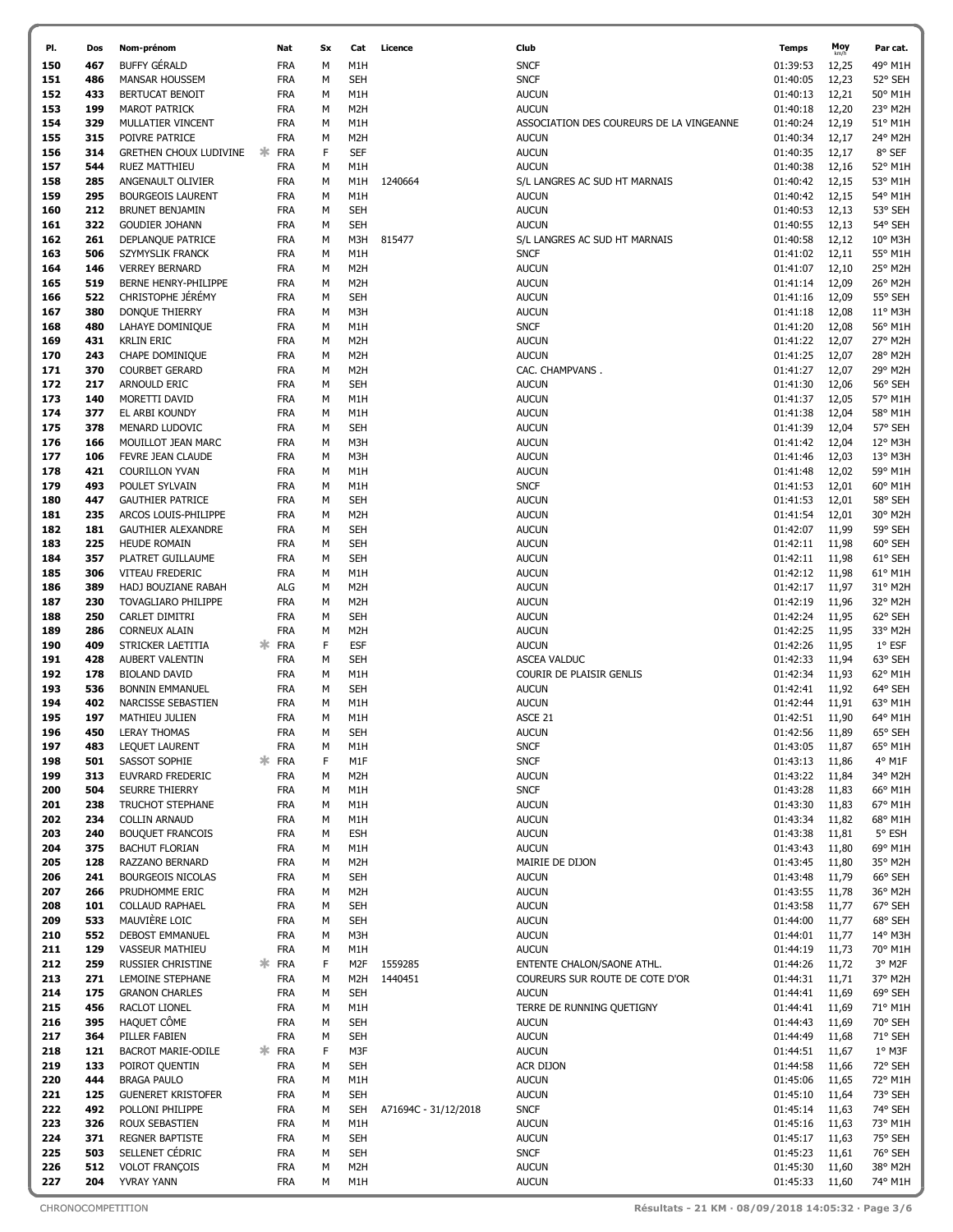| PI.        | Dos        | Nom-prénom                                           |    | Nat                      | <b>Sx</b>    | Cat                            | Licence | Club                                            | <b>Temps</b>         | Moy            | Par cat.                    |
|------------|------------|------------------------------------------------------|----|--------------------------|--------------|--------------------------------|---------|-------------------------------------------------|----------------------|----------------|-----------------------------|
| 228        | 232        | <b>FLAGET SYLVAIN</b>                                |    | <b>FRA</b>               | M            | M1H                            |         | <b>AUCUN</b>                                    | 01:45:39             | 11,59          | 75° M1H                     |
| 229        | 112        | <b>GUENET CYRIL</b>                                  |    | <b>FRA</b>               | M            | <b>SEH</b>                     |         | <b>AUCUN</b>                                    | 01:45:43             | 11,58          | 77° SEH                     |
| 230        | 562        | <b>GAY LYDIE</b>                                     |    | <b>FRA</b>               | F            | M1F                            |         | <b>AUCUN</b>                                    | 01:45:46             | 11,57          | 5° M1F                      |
| 231        | 296        | <b>GRIMAULT TANGUY</b>                               |    | <b>FRA</b>               | M            | SEH                            |         | <b>AUCUN</b>                                    | 01:45:55             | 11,56          | 78° SEH                     |
| 232        | 373        | LAFARGE ANTOINE                                      |    | <b>FRA</b>               | M            | <b>SEH</b>                     |         | <b>AUCUN</b>                                    | 01:46:01             | 11,55          | 79° SEH                     |
| 233        | 538        | <b>CASSARD ALAIN</b>                                 |    | <b>FRA</b>               | M            | M3H                            | 1866343 | <b>GRAND CHALON ATHLETISME</b>                  | 01:46:04             | 11,54          | 15° M3H                     |
| 234        | 147        | <b>GRELLET JULIE</b>                                 |    | <b>FRA</b>               | F            | <b>SEF</b>                     |         | <b>AUCUN</b>                                    | 01:46:20             | 11,51          | 9° SEF                      |
| 235        | 365        | <b>BAUDIN MAXENCE</b>                                |    | <b>FRA</b>               | M            | <b>JUH</b>                     |         | <b>AUCUN</b>                                    | 01:46:28             | 11,50          | 3° JUH                      |
| 236        | 415        | <b>JACQUET LAURENT</b>                               |    | <b>FRA</b>               | M            | M <sub>2</sub> H               | 1659434 | ENTENTE CHALON/SAONE ATHL.                      | 01:46:28             | 11,50          | 39° M2H                     |
| 237        | 276        | MILLARD MICHEL                                       |    | <b>FRA</b>               | M            | M <sub>2</sub> H               |         | MILLARD                                         | 01:46:34             | 11,49          | 40° M2H                     |
| 238        | 113        | SPADA SYLVAIN                                        |    | <b>FRA</b>               | M            | M1H                            |         | <b>AUCUN</b>                                    | 01:46:46             | 11,46          | 76° M1H                     |
| 239        | 218        | CONXICOEUR ALAIN                                     |    | <b>FRA</b>               | M            | M <sub>2</sub> H               | 289794  | ASPTT DIJON ATHLETISME                          | 01:46:49             | 11,46          | 41° M2H                     |
| 240        | 267        | ROSIER DIDIER                                        |    | <b>FRA</b>               | M            | M <sub>2</sub> H               |         | NUITS COURSE À PIEDS                            | 01:46:50             | 11,46          | 42° M2H                     |
| 241        | 414        | <b>MUSLER LARA</b>                                   |    | <b>FRA</b>               | F            | M1F                            | 1074237 | ENTENTE CHALON/SAONE ATHL.                      | 01:46:51             | 11,46          | 6° M1F                      |
| 242<br>243 | 385<br>246 | <b>LOPPINET LAURENT</b><br><b>BOSCHETTI FRÉDÉRIC</b> |    | <b>FRA</b><br><b>FRA</b> | M<br>M       | M1H<br>M1H                     |         | <b>AUCUN</b><br>LUCIOLES CHEVIGNY SAINT SAUVEUR | 01:46:56             | 11,45          | 77° M1H<br>78° M1H          |
| 244        | 517        | LAJOIE JEAN-LOUIS                                    |    | <b>FRA</b>               | M            | M <sub>2</sub> H               |         | <b>AUCUN</b>                                    | 01:46:59<br>01:47:05 | 11,44<br>11,43 | 43° M2H                     |
| 245        | 344        | <b>AUBRY FRANCIS</b>                                 |    | <b>FRA</b>               | M            | M3H                            |         | AJPC                                            | 01:47:09             | 11,42          | 16° M3H                     |
| 246        | 291        | <b>GONTIER ERIC</b>                                  |    | <b>FRA</b>               | M            | M <sub>2</sub> H               |         | RUNTOGETHER DIJON                               | 01:47:19             | 11,41          | 44° M2H                     |
| 247        | 368        | LUCAS THIBAUT                                        |    | <b>FRA</b>               | M            | <b>SEH</b>                     |         | <b>AUCUN</b>                                    | 01:47:38             | 11,37          | 80° SEH                     |
| 248        | 374        | <b>WURTH NICOLAS</b>                                 |    | <b>FRA</b>               | M            | SEH                            |         | <b>AUCUN</b>                                    | 01:47:39             | 11,37          | 81° SEH                     |
| 249        | 546        | MONNOT CHRISTOPHE                                    |    | <b>FRA</b>               | M            | M1H                            |         | <b>AUCUN</b>                                    | 01:47:52             | 11,35          | 79° M1H                     |
| 250        | 366        | <b>GILBERT YANN</b>                                  |    | <b>FRA</b>               | M            | M1H                            |         | <b>AUCUN</b>                                    | 01:47:58             | 11,34          | 80° M1H                     |
| 251        | 455        | <b>LARCHER AURELIEN</b>                              |    | <b>FRA</b>               | M            | <b>SEH</b>                     |         | <b>AUCUN</b>                                    | 01:48:13             | 11,31          | 82° SEH                     |
| 252        | 435        | <b>TOCK BENOIT</b>                                   |    | <b>FRA</b>               | M            | <b>SEH</b>                     | A95063C | <b>CHENOVE TRIATHLON CLUB</b>                   | 01:48:17             | 11,30          | 83° SEH                     |
| 253        | 187        | CHIRON OLIVIER                                       |    | <b>FRA</b>               | M            | SEH                            |         | <b>AUCUN</b>                                    | 01:48:17             | 11,30          | 84° SEH                     |
| 254        | 216        | <b>GUENERET TONY</b>                                 |    | <b>FRA</b>               | M            | <b>SEH</b>                     |         | TDR QUETIGNY                                    | 01:48:28             | 11,28          | 85° SEH                     |
| 255        | 399        | PAVARANI FABIEN                                      |    | <b>FRA</b>               | M            | <b>SEH</b>                     |         | <b>AUCUN</b>                                    | 01:48:33             | 11,28          | 86° SEH                     |
| 256        | 475        | FRENOIS EMMANUEL                                     |    | <b>FRA</b>               | M            | M <sub>2</sub> H               |         | <b>SNCF</b>                                     | 01:48:44             | 11,26          | 45° M2H                     |
| 257        | 482        | LECH SÉBASTIEN                                       |    | <b>FRA</b>               | M            | <b>SEH</b>                     |         | <b>SNCF</b>                                     | 01:48:57             | 11,23          | 87° SEH                     |
| 258        | 219        | <b>CONVERT DIMITRI</b>                               |    | <b>FRA</b>               | M            | M1H                            |         | <b>AUCUN</b>                                    | 01:49:04             | 11,22          | 81° M1H                     |
| 259        | 520        | SIGROS MICHAEL                                       |    | <b>FRA</b>               | M            | M1H                            |         | <b>AUCUN</b>                                    | 01:49:06             | 11,22          | 82° M1H                     |
| 260        | 359        | BESSON FREDERIC CAMILLE                              |    | <b>FRA</b>               | M            | M1H                            |         | <b>AUCUN</b>                                    | 01:49:12             | 11,21          | 83° M1H                     |
| 261        | 529        | SALAMON FLORIAN                                      |    | <b>FRA</b>               | M            | <b>SEH</b>                     |         | <b>AUCUN</b>                                    | 01:49:18             | 11,20          | 88° SEH                     |
| 262        | 293        | <b>BOURIANT LAURENT</b>                              |    | <b>FRA</b>               | M            | M1H                            |         | <b>AUCUN</b>                                    | 01:49:19             | 11,20          | 84° M1H                     |
| 263        | 403        | PIOT FRANCK                                          |    | <b>FRA</b>               | M<br>F       | M1H                            |         | <b>AUCUN</b>                                    | 01:49:39             | 11,16          | 85° M1H                     |
| 264<br>265 | 156<br>142 | MIQUET STEPHANIE                                     |    | <b>FRA</b><br><b>FRA</b> | M            | <b>SEF</b><br><b>SEH</b>       |         | <b>AUCUN</b><br><b>AUCUN</b>                    | 01:49:46<br>01:49:47 | 11,15<br>11,15 | $10^{\circ}$ SEF<br>89° SEH |
| 266        | 352        | ROUZE JONATHAN<br>FAIVRE-DUBOZ STEPHANE              |    | <b>FRA</b>               | M            | M1H                            |         | <b>AUCUN</b>                                    | 01:49:48             | 11,15          | 86° M1H                     |
| 267        | 434        | MARILLIER ERIC                                       |    | <b>FRA</b>               | M            | M <sub>2</sub> H               | 1866231 | <b>ACR DIJON</b>                                | 01:49:50             | 11,14          | 46° M2H                     |
| 268        | 547        | PAUTET DAVID                                         |    | <b>FRA</b>               | M            | M1H                            | 1739776 | ACR DIJON                                       | 01:49:50             | 11,14          | 87° M1H                     |
| 269        | 132        | <b>TODESCO CATHY</b>                                 | 氺  | <b>FRA</b>               | F            | M1F                            |         | <b>AUCUN</b>                                    | 01:50:09             | 11,11          | 7° M1F                      |
| 270        | 525        | NICOLAS JEAN-PATRICK                                 |    | <b>FRA</b>               | M            | <b>SEH</b>                     |         | <b>AUCUN</b>                                    | 01:50:13             | 11,11          | 90° SEH                     |
| 271        | 254        | POLAIN TANYA                                         | ж. | <b>FRA</b>               | F            | M <sub>2F</sub>                |         | <b>AUCUN</b>                                    | 01:50:21             | 11,09          | 4° M2F                      |
| 272        | 496        | RAINAULT BARTHELEMY                                  |    | <b>FRA</b>               | M            | <b>SEH</b>                     |         | <b>SNCF</b>                                     | 01:50:23             | 11,09          | 91° SEH                     |
| 273        | 461        | <b>SARCE KARINE</b>                                  |    | * FRA                    | F            | M1F                            |         | <b>AUCUN</b>                                    | 01:50:25             | 11,09          | 8° M1F                      |
| 274        | 189        | <b>GONCALVES JEAN-MARC</b>                           |    | <b>FRA</b>               | М            | M <sub>2</sub> H               |         | <b>AUCUN</b>                                    | 01:50:34             | 11,07          | 47° M2H                     |
| 275        | 222        | LAPICQUE ANDRE                                       |    | <b>FRA</b>               | M            | M4H                            |         | COURIR ET SOURIRE                               | 01:50:40             | 11,06          | 2° M4H                      |
| 276        | 432        | VALANDRO CHRISTIAN                                   |    | <b>FRA</b>               | M            | M3H                            |         | <b>IZEURE TARSUL TEAM</b>                       | 01:50:51             | 11,04          | 17° M3H                     |
| 277        | 288        | ARCHEREAU FRANCK                                     |    | <b>FRA</b>               | М            | M1H                            |         | <b>AUCUN</b>                                    | 01:50:52             | 11,04          | 88° M1H                     |
| 278        | 537        | EL KHALIFI CEDRIC                                    |    | <b>FRA</b>               | М            | M1H                            |         | <b>AUCUN</b>                                    | 01:50:54             | 11,04          | 89° M1H                     |
| 279        | 508        | VAILLANT GEOFFROY                                    |    | <b>FRA</b>               | М            | <b>SEH</b>                     |         | <b>SNCF</b>                                     | 01:50:59             | 11,03          | 92° SEH                     |
| 280        | 347        | DASTUGUE AURÉLIE                                     | ж. | <b>FRA</b>               | $\mathsf{F}$ | <b>SEF</b>                     |         | <b>AUCUN</b>                                    | 01:51:00             | 11,03          | 11° SEF                     |
| 281        | 253        | <b>LACROUTE FRANCK</b>                               |    | <b>FRA</b>               | M            | M1H                            |         | <b>AUCUN</b>                                    | 01:51:05             | 11,02          | 90° M1H                     |
| 282        | 481        | LAHAYE NICOLE                                        | 氺  | <b>FRA</b>               | F            | M <sub>2F</sub>                |         | <b>SNCF</b>                                     | 01:51:14             | 11,00          | 5° M2F                      |
| 283<br>284 | 224<br>513 | MICHEL MATHIEU<br><b>COTELLE CHRISTIAN</b>           |    | <b>FRA</b><br><b>FRA</b> | M<br>M       | <b>SEH</b><br>M3H              |         | <b>AUCUN</b><br><b>AUCUN</b>                    | 01:51:26<br>01:51:34 | 10,98<br>10,97 | 93° SEH<br>18° M3H          |
| 285        | 532        | <b>GOUIFFES PHILIPPE</b>                             |    | <b>FRA</b>               | М            | M1H                            |         | <b>AUCUN</b>                                    | 01:51:38             | 10,96          | 91° M1H                     |
| 286        | 454        | THEOU LAURENT                                        |    | <b>FRA</b>               | M            | <b>SEH</b>                     |         | <b>AUCUN</b>                                    | 01:51:38             | 10,96          | 94° SEH                     |
| 287        | 356        | <b>DENIS ANNE</b>                                    | ж  | <b>FRA</b>               | F            | M1F                            |         | <b>AUCUN</b>                                    | 01:51:42             | 10,96          | 9° M1F                      |
| 288        | 507        | TODESCHINI DIDIER                                    |    | <b>FRA</b>               | М            | M <sub>2</sub> H               |         | <b>SNCF</b>                                     | 01:51:49             | 10,95          | 48° M2H                     |
| 289        | 339        | <b>CLERC ODILE</b>                                   | ж. | <b>FRA</b>               | F            | M <sub>2F</sub>                |         | SPORT ATHLE FERRIER LES BOIS                    | 01:51:49             | 10,95          | 6° M2F                      |
| 290        | 556        | NAVILLOT VINCENT                                     |    | <b>FRA</b>               | M            | <b>SEH</b>                     |         | <b>AUCUN</b>                                    | 01:51:51             | 10,94          | 95° SEH                     |
| 291        | 499        | <b>ROUX FABIEN</b>                                   |    | <b>FRA</b>               | M            | M <sub>2</sub> H               |         | <b>SNCF</b>                                     | 01:51:57             | 10,93          | 49° M2H                     |
| 292        | 388        | BERTHIER NICOLAS                                     |    | <b>FRA</b>               | M            | <b>SEH</b>                     |         | <b>AUCUN</b>                                    | 01:52:06             | 10,92          | 96° SEH                     |
| 293        | 424        | CARRIERE CHRISTOPHE                                  |    | <b>FRA</b>               | M            | M1H                            |         | <b>AUCUN</b>                                    | 01:52:11             | 10,91          | 92° M1H                     |
| 294        | 205        | LAVAYSSIERE CATHERINE                                |    | * FRA                    | F            | M1F                            |         | <b>AUCUN</b>                                    | 01:52:12             | 10,91          | 10° M1F                     |
| 295        | 303        | <b>FANTON SANDRINE</b>                               | ж  | <b>FRA</b>               | F            | M1F                            |         | <b>ACR DIJON</b>                                | 01:52:16             | 10,90          | 11° M1F                     |
| 296        | 416        | LECLANCHER ISABELLE                                  | ж. | <b>FRA</b>               | F            | M1F                            | 2033429 | <b>AUXERRE ENDURANCE</b>                        | 01:52:17             | 10,90          | 12° M1F                     |
| 297        | 309        | <b>COLIN MICHAEL</b>                                 |    | <b>FRA</b>               | М            | <b>SEH</b>                     |         | RADIANCE                                        | 01:52:35             | 10,87          | 97° SEH                     |
| 298        | 469        | <b>CHAUDIER STÉPHANE</b>                             |    | <b>FRA</b>               | M            | M1H                            |         | <b>SNCF</b>                                     | 01:52:35             | 10,87          | 93° M1H                     |
| 299        | 196        | MUIN JEROME                                          |    | <b>FRA</b>               | М            | M1H                            |         | ASCE 21                                         | 01:52:35             | 10,87          | 94° M1H                     |
| 300        | 376        | <b>MAYAUD FRANCK</b>                                 |    | <b>FRA</b>               | M            | M1H                            |         | MAYAUD                                          | 01:52:44             | 10,86          | 95° M1H                     |
| 301        | 541        | DEVEVEY FABRICE                                      |    | <b>FRA</b>               | M            | M1H                            |         | <b>AUCUN</b>                                    | 01:52:53             | 10,84          | 96° M1H                     |
| 302        | 346        | JOURDAIN LUC                                         |    | <b>FRA</b>               | М            | M <sub>2</sub> H               |         | <b>AUCUN</b>                                    | 01:53:05             | 10,82          | 50° M2H                     |
| 303<br>304 | 208<br>206 | POIROT JEAN LUC                                      |    | <b>FRA</b>               | М            | M <sub>2</sub> H               |         | <b>ACR DIJON</b>                                | 01:53:05             | 10,82          | 51° M2H                     |
| 305        | 545        | MARTINEZ@ FABRIE<br><b>DEVELEY BAPTISTE</b>          |    | <b>FRA</b><br><b>FRA</b> | M<br>М       | M <sub>2</sub> H<br><b>SEH</b> |         | <b>AUCUN</b><br><b>AUCUN</b>                    | 01:53:05<br>01:53:16 | 10,82<br>10,81 | 52° M2H<br>98° SEH          |
|            |            |                                                      |    |                          |              |                                |         |                                                 |                      |                |                             |

|                     | UI:45:39             | 11,59          | חוויו "כ/          |
|---------------------|----------------------|----------------|--------------------|
|                     | 01:45:43             | 11,58          | 77° SEH            |
|                     | 01:45:46             | 11,57          | 5° M1F             |
|                     | 01:45:55             | 11,56          | 78° SEH            |
| HLETISME            | 01:46:01<br>01:46:04 | 11,55          | 79° SEH<br>15° M3H |
|                     | 01:46:20             | 11,54<br>11,51 | 9° SEF             |
|                     | 01:46:28             | 11,50          | 3° JUH             |
| SAONE ATHL.         | 01:46:28             | 11,50          | 39° M2H            |
|                     | 01:46:34             | 11,49          | 40° M2H            |
|                     | 01:46:46             | 11,46          | 76° M1H            |
| etisme              | 01:46:49             | 11,46          | 41° M2H            |
| <b>IEDS</b>         | 01:46:50             | 11,46          | 42° M2H            |
| SAONE ATHL.         | 01:46:51             | 11,46          | 6° M1F             |
|                     | 01:46:56             | 11,45          | 77° M1H            |
| Y SAINT SAUVEUR     | 01:46:59             | 11,44          | 78° M1H            |
|                     | 01:47:05             | 11,43          | 43° M2H            |
|                     | 01:47:09             | 11,42          | 16° M3H            |
| ЮC                  | 01:47:19             | 11,41          | 44° M2H            |
|                     | 01:47:38             | 11,37          | 80° SEH            |
|                     | 01:47:39             | 11,37          | 81° SEH            |
|                     | 01:47:52             | 11,35          | 79° M1H            |
|                     | 01:47:58             | 11,34          | 80° M1H            |
|                     | 01:48:13             | 11,31          | 82° SEH            |
| on Club             | 01:48:17             | 11,30          | 83° SEH            |
|                     | 01:48:17             | 11,30          | 84° SEH            |
|                     | 01:48:28             | 11,28          | 85° SEH            |
|                     | 01:48:33             | 11,28          | 86° SEH            |
|                     | 01:48:44             | 11,26          | 45° M2H            |
|                     | 01:48:57             | 11,23          | 87° SEH            |
|                     | 01:49:04             | 11,22          | 81° M1H            |
|                     | 01:49:06             | 11,22          | 82° M1H            |
|                     | 01:49:12             | 11,21          | 83° M1H            |
|                     | 01:49:18             | 11,20          | 88° SEH            |
|                     | 01:49:19             | 11,20          | 84° M1H            |
|                     | 01:49:39             | 11,16          | 85° M1H            |
|                     | 01:49:46             | 11,15          | 10° SEF            |
|                     | 01:49:47             | 11,15          | 89° SEH            |
|                     | 01:49:48             | 11,15          | 86° M1H            |
|                     | 01:49:50             | 11,14          | 46° M2H            |
|                     | 01:49:50             | 11,14          | 87° M1H            |
|                     | 01:50:09<br>01:50:13 | 11,11<br>11,11 | 7° M1F             |
|                     | 01:50:21             | 11,09          | 90° SEH<br>4° M2F  |
|                     | 01:50:23             | 11,09          | 91° SEH            |
|                     | 01:50:25             | 11,09          | 8° M1F             |
|                     | 01:50:34             | 11,07          | 47° M2H            |
| E                   | 01:50:40             | 11,06          | 2° M4H             |
| ۹М                  | 01:50:51             | 11,04          | 17° M3H            |
|                     | 01:50:52             | 11,04          | 88° M1H            |
|                     | 01:50:54             | 11,04          | 89° M1H            |
|                     | 01:50:59             | 11,03          | 92° SEH            |
|                     | 01:51:00             | 11,03          | $11^{\circ}$ SEF   |
|                     | 01:51:05             | 11,02          | 90° M1H            |
|                     | 01:51:14             | 11,00          | 5° M2F             |
|                     | 01:51:26             | 10,98          | 93° SEH            |
|                     | 01:51:34             | 10,97          | 18° M3H            |
|                     | 01:51:38             | 10,96          | 91° M1H            |
|                     | 01:51:38             | 10,96          | 94° SEH            |
|                     | 01:51:42             | 10,96          | 9° M1F             |
|                     | 01:51:49             | 10,95          | 48° M2H            |
| <b>IER LES BOIS</b> | 01:51:49             | 10,95          | $6^{\circ}$ M2F    |
|                     | 01:51:51             | 10,94          | 95° SEH            |
|                     | 01:51:57             | 10,93          | 49° M2H            |
|                     | 01:52:06             | 10,92          | 96° SEH            |
|                     | 01:52:11             | 10,91          | 92° M1H            |
|                     | 01:52:12             | 10,91          | 10° M1F            |
|                     | 01:52:16             | 10,90          | 11° M1F            |
| СE                  | 01:52:17             | 10,90          | 12° M1F            |
|                     | 01:52:35             | 10,87          | 97° SEH            |
|                     | 01:52:35             | 10,87          | 93° M1H            |
|                     | 01:52:35             | 10,87          | 94° M1H            |
|                     | 01:52:44             | 10,86          | 95° M1H            |
|                     | 01:52:53             | 10,84          | 96° M1H            |
|                     | 01:53:05             | 10,82          | 50° M2H            |
|                     | 01:53:05             | 10,82          | 51° M2H            |
|                     | 01:53:05             | 10,82          | 52° M2H            |
|                     | 01:53:16             | 10,81          | 98° SEH            |

J.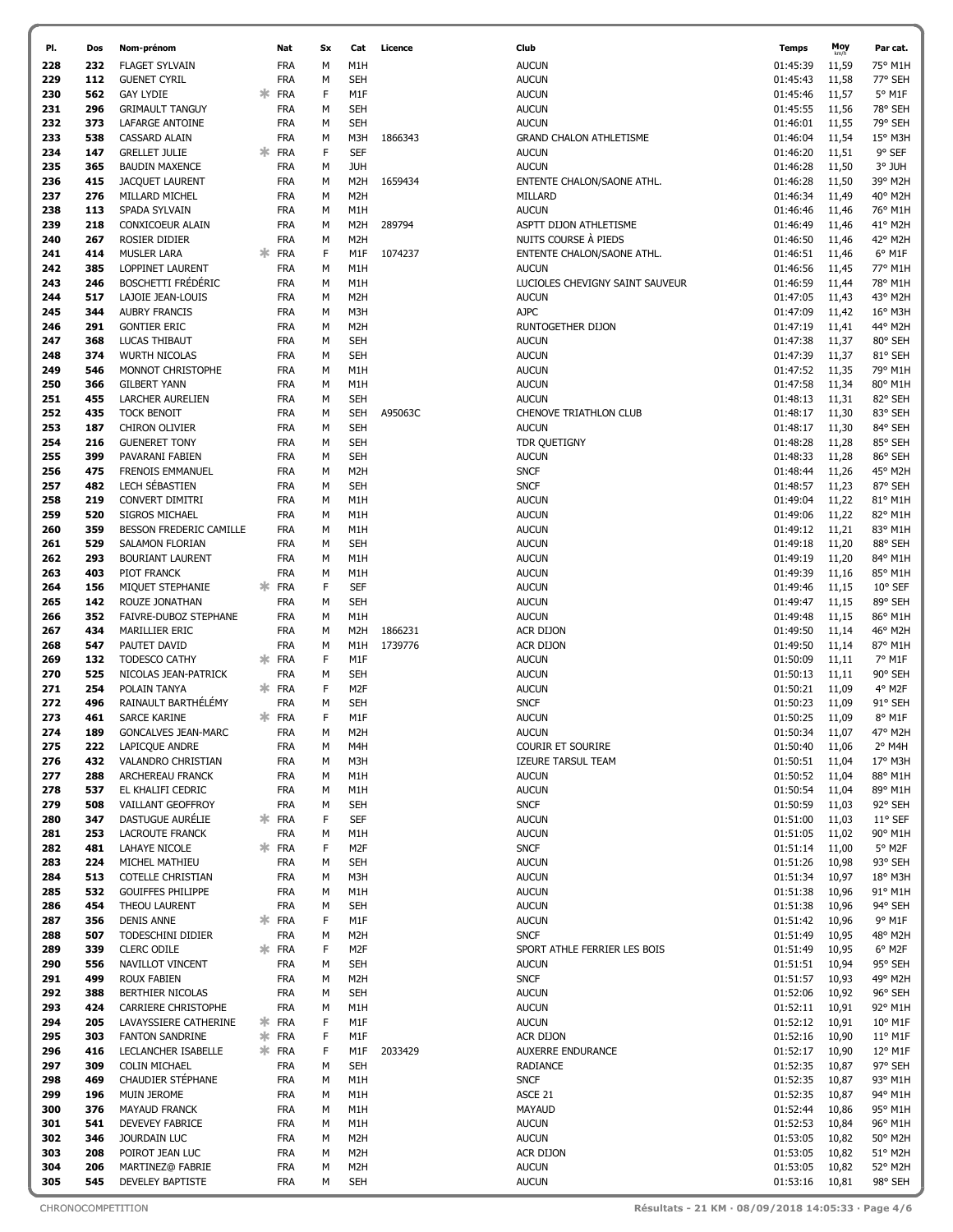| PI.        | Dos        | Nom-prénom                                     |         | Nat                      | Sx     | Cat               | Licence | Club                                     | <b>Temps</b>         | Moy<br>km/h    | Par cat.             |
|------------|------------|------------------------------------------------|---------|--------------------------|--------|-------------------|---------|------------------------------------------|----------------------|----------------|----------------------|
| 306        | 201        | NIZET FABRICE                                  |         | FRA                      | М      | M1H               |         | <b>AUCUN</b>                             | 01:53:26             | 10,79          | 97° M1H              |
| 307        | 488        | NICOLARDOT FRANCK                              |         | FRA                      | м      | M1H               |         | <b>SNCF</b>                              | 01:53:34             | 10,78          | 98° M1H              |
| 308        | 324        | POITREAU BENOIT                                |         | <b>FRA</b>               | М      | M <sub>2</sub> H  |         | <b>AUCUN</b>                             | 01:53:34             | 10,78          | 53° M2H              |
| 309        | 420        | THOMAS JOHANNA                                 | ж       | <b>FRA</b>               | F      | <b>SEF</b>        |         | <b>AUCUN</b>                             | 01:53:36             | 10,77          | 12° SEF              |
| 310        | 151        | LEVOTRE CHRISTIAN                              |         | FRA                      | м      | <b>SEH</b>        |         | <b>AUCUN</b>                             | 01:53:41             | 10,77          | 99° SEH              |
| 311        | 390        | CACHON LUC                                     |         | <b>FRA</b>               | м      | M <sub>2</sub> H  |         | <b>AUCUN</b>                             | 01:53:42             | 10,77          | 54° M2H              |
| 312        | 123        | <b>GILET ERIC</b>                              |         | <b>FRA</b>               | м      | M <sub>2</sub> H  |         | <b>AUCUN</b>                             | 01:53:52             | 10,75          | 55° M2H              |
| 313        | 465        | <b>BOUCHOT THOMAS</b>                          |         | <b>FRA</b>               | М      | SEH               |         | <b>SNCF</b>                              | 01:54:00             | 10,74          | 100° SEH             |
| 314        | 336        | MALNOY JEAN-MARC                               |         | <b>FRA</b>               | м      | M <sub>2</sub> H  |         | <b>AUCUN</b>                             | 01:54:23             | 10,70          | 56° M2H              |
| 315        | 367        | <b>MULOT MATHILDE</b>                          | ж       | <b>FRA</b>               | F      | <b>ESF</b>        |         | <b>AUCUN</b>                             | 01:54:24             | 10,70          | 2° ESF               |
| 316        | 231        | <b>BERNA PATRICE</b>                           |         | FRA                      | м      | M3H               |         | VAL DE GRAY MARATHON                     | 01:54:25             | 10,70          | 19° M3H              |
| 317        | 514        | <b>GEVIN FLORENT</b>                           |         | <b>FRA</b>               | м      | M1H               |         | <b>AUCUN</b>                             | 01:54:37<br>01:54:41 | 10,68          | 99° M1H              |
| 318<br>319 | 565<br>245 | <b>BRANCHARD JULIE</b><br><b>NEVEU STEPHEN</b> | ж       | <b>FRA</b><br>FRA        | F<br>м | <b>SEF</b><br>M1H | 153244  | <b>EA CHAMBERY</b><br><b>AUCUN</b>       | 01:54:47             | 10,67          | 13° SEF<br>100° M1H  |
| 320        | 194        | <b>FOURRE BERNADETTE</b>                       |         | <b>FRA</b>               | F      | M <sub>2F</sub>   |         | <b>AUCUN</b>                             | 01:54:54             | 10,66<br>10,65 | 7° M2F               |
| 321        | 134        | <b>BOURAS MAXIME</b>                           |         | FRA                      | м      | <b>SEH</b>        |         | <b>AUCUN</b>                             | 01:55:06             | 10,63          | 101° SEH             |
| 322        | 363        | LABRY OLIVIER                                  |         | <b>FRA</b>               | м      | SEH               |         | <b>AUCUN</b>                             | 01:55:26             | 10,60          | 102° SEH             |
| 323        | 141        | <b>MAS MANUEL</b>                              |         | <b>FRA</b>               | м      | M <sub>2</sub> H  |         | <b>AUCUN</b>                             | 01:55:31             | 10,60          | 57° M2H              |
| 324        | 360        | MAGALLON JOSE                                  |         | <b>FRA</b>               | М      | M <sub>2</sub> H  |         | <b>AUCUN</b>                             | 01:55:32             | 10,59          | 58° M2H              |
| 325        | 202        | SFRAMELI FRANCKY                               |         | <b>FRA</b>               | M      | M1H               |         | <b>AUCUN</b>                             | 01:55:36             | 10,59          | 101° M1H             |
| 326        | 542        | FOLLEA PIERRE HENRY                            |         | <b>FRA</b>               | М      | SEH               |         | <b>AUCUN</b>                             | 01:55:37             | 10,59          | 103° SEH             |
| 327        | 350        | BENDOULA SAMIRA                                | ж       | <b>FRA</b>               | F      | M1F               |         | PELOUSEY COURT TOUT DOUBS                | 01:55:45             | 10,57          | 13° M1F              |
| 328        | 292        | ROUSSEL ALAIN                                  |         | FRA                      | м      | M3H               |         | <b>AUCUN</b>                             | 01:55:46             | 10,57          | 20° M3H              |
| 329        | 500        | SASSOT CYRILLE                                 |         | <b>FRA</b>               | м      | M <sub>2</sub> H  |         | <b>SNCF</b>                              | 01:55:54             | 10,56          | 59° M2H              |
| 330        | 351        | <b>BOURGOIS CORINNE</b>                        | ж.      | <b>FRA</b>               | F      | M <sub>2</sub> F  |         | PELOUSEY COURT TOUT DOUBS                | 01:55:55             | 10,56          | 8° M2F               |
| 331        | 535        | <b>VACHON PAULINE</b>                          | ж.      | <b>FRA</b>               | F      | <b>SEF</b>        |         | <b>AUCUN</b>                             | 01:55:59             | 10,55          | 14° SEF              |
| 332        | 248        | <b>FABER MICHAEL</b>                           |         | FRA                      | м      | M1H               |         | <b>AUCUN</b>                             | 01:56:01             | 10,55          | 102° M1H             |
| 333        | 275        | <b>GRANDEMANGE LIONEL</b>                      |         | FRA                      | м      | M1H               |         | <b>AUCUN</b>                             | 01:56:02             | 10,55          | 103° M1H             |
| 334        | 325        | <b>GILBERT SYLVIE</b>                          | ж.      | <b>FRA</b>               | F      | M <sub>2F</sub>   |         | <b>AUCUN</b>                             | 01:56:06             | 10,54          | 9° M2F               |
| 335        | 304        | TOBIAS ANNE-CATHERINE                          | ж.      | FRA                      | F      | <b>SEF</b>        | 913370  | ASPTT DIJON ATHLETISME                   | 01:56:39             | 10,49          | 15° SEF              |
| 336        | 221        | LELABOUSSE CHRISTOPHE                          |         | FRA                      | м      | M <sub>2</sub> H  |         | <b>AUCUN</b>                             | 01:56:50             | 10,48          | 60° M2H              |
| 337        | 124        | <b>BIENVENU CATHERINE</b>                      | ∗.      | <b>FRA</b>               | F      | M1F               |         | <b>AUCUN</b>                             | 01:56:51             | 10,47          | 14° M1F              |
| 338        | 215        | <b>LEGER ELODIE</b>                            | ∗       | <b>FRA</b>               | F      | <b>ESF</b>        |         | <b>AUCUN</b>                             | 01:56:51             | 10,47          | 3° ESF               |
| 339        | 183        | <b>BOUKERROU CLAUDE</b>                        | 氺       | <b>FRA</b>               | F      | M1F               |         | <b>AUCUN</b>                             | 01:56:54             | 10,47          | 15° M1F              |
| 340        | 289        | <b>MARTIN LOIC</b>                             |         | <b>FRA</b>               | м      | M <sub>2</sub> H  |         | <b>AUCUN</b>                             | 01:57:20             | 10,43          | 61° M2H              |
| 341<br>342 | 381        | DIDIER JEROME                                  |         | <b>FRA</b><br><b>FRA</b> | м      | M1H               |         | <b>AUCUN</b><br><b>AUXERRE ENDURANCE</b> | 01:57:24<br>01:57:45 | 10,43          | 104° M1H<br>105° M1H |
| 343        | 417<br>391 | LECLANCHER ERIC<br><b>BOUTRAA FLORINE</b>      | ж       | <b>FRA</b>               | M<br>F | M1H<br>M1F        | 2033418 | AUCUN                                    | 01:57:47             | 10,39<br>10,39 | 16° M1F              |
| 344        | 229        | <b>VOYE GERARD</b>                             |         | FRA                      | м      | M <sub>2</sub> H  |         | <b>AUCUN</b>                             | 01:58:09             | 10,36          | 62° M2H              |
| 345        | 531        | <b>JEANNOT NORBERT</b>                         |         | <b>FRA</b>               | м      | M4H               |         | <b>AUCUN</b>                             | 01:58:27             | 10,33          | 3° M4H               |
| 346        | 176        | <b>LEFANT CHRISTOPHE</b>                       |         | FRA                      | м      | M1H               |         | <b>AUCUN</b>                             | 01:58:33             | 10,32          | 106° M1H             |
| 347        | 154        | <b>BASQUE GODIN CHANTAL</b>                    | ж.      | CAN                      | F      | M1F               |         | PEI ROADRUNNERS                          | 01:58:39             | 10,32          | 17° M1F              |
| 348        | 404        | CHARBOUILLOT DIDIER                            |         | <b>FRA</b>               | м      | M <sub>2</sub> H  | 1726292 | <b>BEAUJOLAIS RUNNERS</b>                | 01:58:39             | 10,32          | 63° M2H              |
| 349        | 410        | LEMAITRE CEDRIC                                |         | FRA                      | м      | <b>SEH</b>        |         | <b>AUCUN</b>                             | 01:58:40             | 10,31          | 104° SEH             |
| 350        | 426        | <b>VOYE FABIENNE</b>                           | ж       | <b>FRA</b>               | F      | M <sub>2F</sub>   |         | <b>ASCEA VALDUC</b>                      | 01:58:44             | 10,31          | 10° M2F              |
| 351        | 319        | <b>ROUET MARC</b>                              |         | FRA                      | м      | M <sub>2</sub> H  |         | <b>AUCUN</b>                             | 01:58:44             | 10,31          | 64° M2H              |
| 352        | 355        | <b>VAULOT CORENTIN</b>                         |         | <b>FRA</b>               | M      | <b>ESH</b>        |         | <b>AUCUN</b>                             | 01:58:59             | 10,29          | 6° ESH               |
| 353        | 264        | PILLOT STÉPHANIE                               | ∗.      | <b>FRA</b>               | F      | M1F               |         | <b>AUCUN</b>                             | 01:59:17             | 10,26          | 18° M1F              |
| 354        | 186        | <b>CHOPIN VICTORIEN</b>                        |         | <b>FRA</b>               | м      | SEH               |         | <b>AUCUN</b>                             | 01:59:18             | 10,26          | 105° SEH             |
| 355        | 233        | <b>BONNET MATHILDE</b>                         | Ж.      | <b>FRA</b>               | F      | <b>SEF</b>        |         | <b>AUCUN</b>                             | 01:59:23             | 10,25          | 16° SEF              |
| 356        | 312        | <b>HASNAOUI GREGORY</b>                        |         | FRA                      | М      | SEH               |         | <b>AUCUN</b>                             | 01:59:34             | 10,24          | 106° SEH             |
| 357        | 237        | DEVOS OLIVIER                                  |         | FRA                      | м      | SEH               |         | <b>AUCUN</b>                             | 01:59:39             | 10,23          | 107° SEH             |
| 358        | 328        | ZANG ATANGANA THIERRY                          |         | <b>FRA</b>               | М      | M <sub>2</sub> H  |         | <b>AUCUN</b>                             | 01:59:46             | 10,22          | 65° M2H              |
| 359        | 136        | <b>EVRARD FRANCK</b>                           |         | <b>FRA</b>               | М      | M <sub>2</sub> H  |         | <b>AUCUN</b>                             | 01:59:48             | 10,22          | 66° M2H              |
| 360<br>361 | 173<br>341 | <b>BAULARD DAMIEN</b><br>CHEVALIER CHRISTOPHE  |         | <b>FRA</b><br><b>FRA</b> | М<br>M | M1H<br>M1H        |         | <b>AUCUN</b><br><b>AUCUN</b>             | 02:00:01<br>02:00:02 | 10,20<br>10,20 | 107° M1H<br>108° M1H |
| 362        | 210        | <b>BOUILLOT FABIEN</b>                         |         | FRA                      | M      | M1H               |         | <b>AUCUN</b>                             | 02:00:03             | 10,20          | 109° M1H             |
| 363        | 383        | MOREAU DOMINIQUE                               |         | FRA                      | м      | M3H               | 1657490 | AJ AUXERRE SECTION MARATHON              | 02:00:21             | 10,17          | 21° M3H              |
| 364        | 449        | LEESTMANS CHRISTOPHE                           |         | <b>FRA</b>               | м      | <b>SEH</b>        |         | <b>AUCUN</b>                             | 02:00:23             | 10,17          | 108° SEH             |
| 365        | 188        | <b>ALIZON ROMAIN</b>                           |         | FRA                      | М      | SEH               |         | <b>AUCUN</b>                             | 02:00:23             | 10,17          | 109° SEH             |
| 366        | 148        | MOLET JEAN PIERRE                              |         | <b>FRA</b>               | м      | M <sub>2</sub> H  |         | <b>AUCUN</b>                             | 02:00:32             | 10,15          | 67° M2H              |
| 367        | 155        | EUDELINE OLIVIER                               |         | <b>FRA</b>               | м      | M <sub>2</sub> H  |         | <b>AUCUN</b>                             | 02:00:44             | 10,14          | 68° M2H              |
| 368        | 149        | <b>CHAVENT ALICE</b>                           | ∗       | <b>FRA</b>               | F      | <b>SEF</b>        |         | <b>AUCUN</b>                             | 02:00:46             | 10,14          | 17° SEF              |
| 369        | 143        | PORCO LEXYGUERIN                               | ж.      | <b>FRA</b>               | F      | <b>SEF</b>        |         | <b>AUCUN</b>                             | 02:00:47             | 10,13          | 18° SEF              |
| 370        | 470        | <b>CHEVALIER ANTHONY</b>                       |         | FRA                      | м      | M1H               |         | <b>SNCF</b>                              | 02:00:53             | 10,13          | 110° M1H             |
| 371        | 283        | <b>BIGUEUR ERIC</b>                            |         | FRA                      | М      | M <sub>2</sub> H  |         | <b>CAC 39</b>                            | 02:00:57             | 10,12          | 69° M2H              |
| 372        | 198        | PERRON DOMINIQUE                               |         | FRA                      | M      | M <sub>2</sub> H  |         | <b>BRAZEY CYCLO</b>                      | 02:00:58             | 10,12          | 70° M2H              |
| 373        | 297        | DEFORGE NICOLAS                                |         | <b>FRA</b>               | м      | M1H               |         | <b>AUCUN</b>                             | 02:01:01             | 10,11          | 111° M1H             |
| 374        | 448        | ROY MATHILDE                                   | ∗.      | <b>FRA</b>               | F      | M1F               |         | <b>AUCUN</b>                             | 02:01:41             | 10,06          | 19° M1F              |
| 375        | 191        | <b>BERNARD ARNAUD</b>                          |         | <b>FRA</b>               | м      | SEH               |         | <b>AUCUN</b>                             | 02:01:44             | 10,05          | 110° SEH             |
| 376        | 126        | MANLAY NADINE                                  | ж.      | <b>FRA</b>               | F      | M <sub>2F</sub>   | 1053172 | COUREURS SUR ROUTE DE COTE D'OR          | 02:01:47             | 10,05          | 11° M2F              |
| 377        | 307        | <b>BORNOT MICHEL</b>                           |         | <b>FRA</b>               | м      | M <sub>2</sub> H  |         | <b>AUCUN</b>                             | 02:02:58             | 9,95           | 71° M2H              |
| 378        | 272        | <b>DURAND STEVE</b>                            |         | <b>FRA</b>               | M      | M <sub>2</sub> H  |         | <b>AUCUN</b>                             | 02:03:15             | 9,93           | 72° M2H              |
| 379        | 244        | LAMBERT ELISABETH                              | ∗.      | <b>FRA</b>               | F<br>F | M1F               |         | <b>AUCUN</b>                             | 02:03:15             | 9,93           | 20° M1F              |
| 380        | 305<br>457 | THERRY ISABELLE                                | ∗<br>∗. | <b>FRA</b><br><b>FRA</b> | F      | M1F<br><b>SEF</b> |         | <b>CREDIT MUTUEL</b>                     | 02:03:33<br>02:03:34 | 9,91           | 21° M1F<br>19° SEF   |
| 381<br>382 | 258        | <b>EVAIN EMILIE</b><br><b>VERPEAUX JEAN</b>    |         | FRA                      | М      | M <sub>2</sub> H  |         | <b>AUCUN</b><br><b>AUCUN</b>             | 02:03:41             | 9,91<br>9,90   | 73° M2H              |
| 383        | 372        | DE-FREITAS DAMIEN                              |         | <b>FRA</b>               | м      | SEH               |         | <b>AUCUN</b>                             | 02:03:54             | 9,88           | 111° SEH             |
|            |            |                                                |         |                          |        |                   |         |                                          |                      |                |                      |